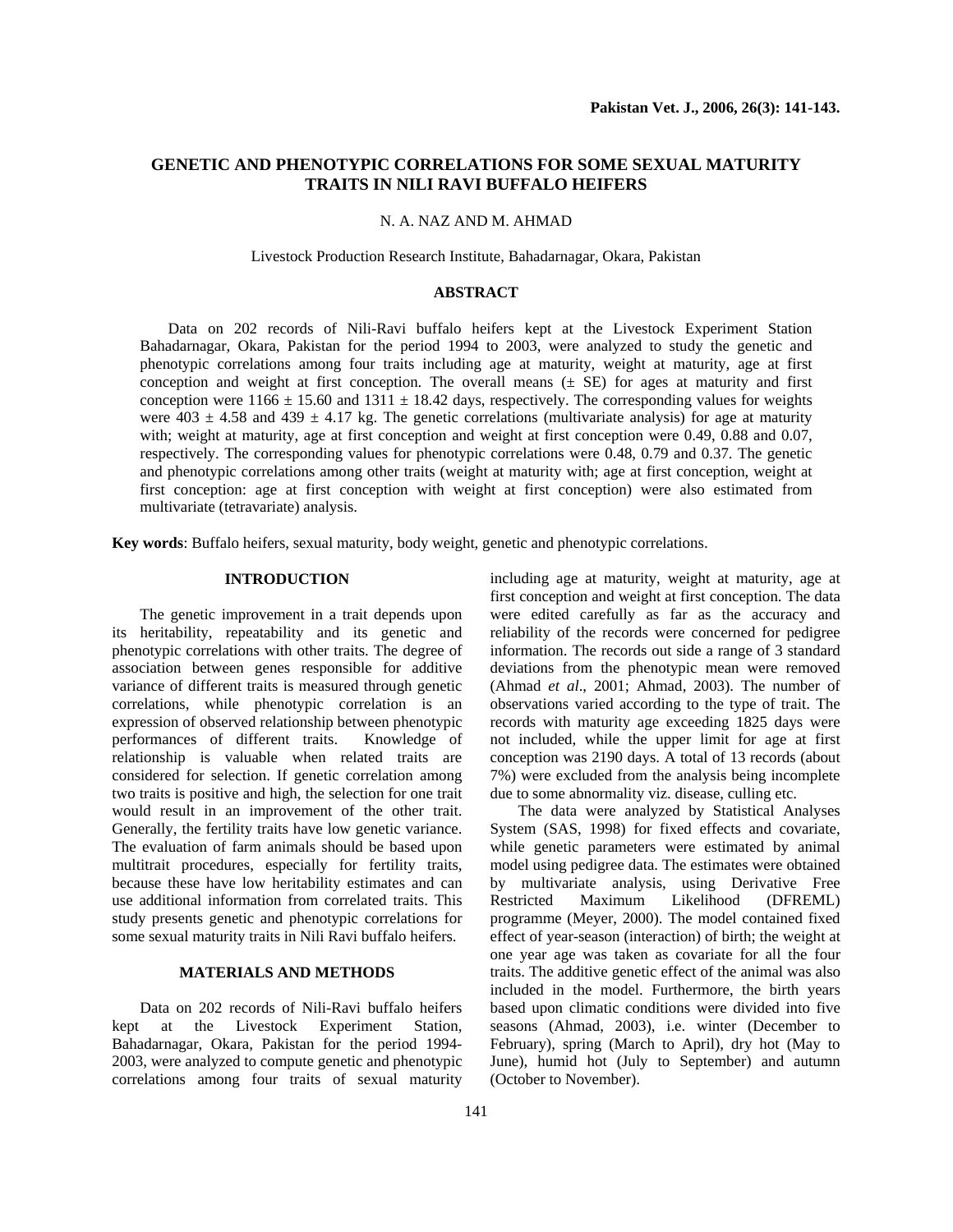#### **RESULTS AND DISCUSSION**

The means and coefficients of variation for various sexual maturity traits in Nili - Ravi heifers are presented in Table 1. The coefficient of variation for the four traits ranged from 18.06 to 25.52 percent. Age at first conception had larger variability (25.52%), followed by age at maturity (24.64%), weight at first conception (19.34%) and weight at maturity (18.06%). The age at maturity ranged from 624 to 2029 days with a mean  $(\pm$  SD) of 1166  $\pm$  287.4 days. The first conception age averaged  $1311 \pm 334.7$  days and ranged from 687 to 2339 days. The average weights at maturity and first conception were  $403 \pm 72.8$  and  $439 \pm 84.0$  kg, respectively. The ranges were 260 to 680 and 265 to 710 kg, respectively.

The analysis of variance showed that the fixed effect of year-season (interaction) of birth had highly significant variation for all the four traits. The regression effect of one year weight on all the four traits was also significant. The estimates of Ishaq (1972) for age at maturity in Nili Ravi heifers were lower than the present study. That study was based on 212 records for the period of 1962-1971. The age at maturity ranged from 915 to 970 days. In the same study, the weight at maturity ranged between 451 and 519 kg which were within the range of the present study. In another study, Ishaq and Shah (1975) reported the mean age and weight at first service (puberty) as  $960 \pm 8.8$  days and  $468.56 \pm 3.11$  kg. The study was based on records of 333 Nili-Ravi buffalo heifers. Ahmad and Irfan (1979) analysed data of 491 Nili-Ravi buffaloes for estimating reproductive efficiency. The results showed that age at maturity in 460 Nili Ravi heifers averaged  $1064 \pm 9.7$ days, the range was 530 to 2130 days. It was further indicated that in maximum number (81.94%) of animals the age at maturity ranged between 810 to 1300 days. These estimates were lower than the present investigation.

The study of Asghar and Iqbal (1984) was based on data of 372 buffalo heifers. Their results indicated that 26% of the heifers conceived at the age ranging from 700 to 1000 days, 44.4% between 1001 to 1300 days and 29.6% between 1301 to 1501 days and over. The average weight at first conception revealed that 35.5% of the heifers conceived at a body weight of 300-450 kg, 57.2% at 451 to 600 kg and 7.3% at 601 to 701 kg and above. The average age and weight at first conception were  $1178.71 \pm 244.01$  days and 496.35  $\pm$ 76.47 kg, respectively. These estimates for age at first conception are lower and for weight at first conception are higher than the present study. The variation in the

estimates of the present study and some earlier studies may be due to differences in the size of data set, the state of nutrition and other managemental conditions. The animals maintained at high state of nutrition mature and conceive earlier than those raised at low state of nutrition (Shah, 1991).

### **Genetic correlations**

The genetic correlations of maturity age with weight at maturity and first conception age were positive and significant (Table 2). The genetic correlation between maturity age and weight at first conception was also very low. The genetic correlations of first conception weight with maturity weight and first conception age were negative but very low. Smith *et al*. (1976) analyzed data on maturing pattern in straight bred and crossbred Hereford, Angus and Shorthorn cattle. Their results indicated that genetic correlation between age and weight at maturity (puberty) was significant (0.67  $\pm$  0.24). Similar results were reported by Basu *et al*. (1984), who made a genetic study on sexual maturity traits in Murrah buffaloes.

### **Phenotypic correlations**

The phenotypic correlation of maturity age with first conception age was 0.79 which was positive and highly significant (P<0.01, Table 2). Similarly, the phenotypic correlation between first conception age and first conception weight was also positive (0.63) and highly significant (P<0.01). The phenotypic correlation of first conception weight with maturity weight (0.09) was positive, significant but very low. The phenotypic correlations of maturity age with maturity weight (0.48) and first conception age with maturity weight (0.29) were positive and highly significant (P<0.01). Comparatively lower phenotypic correlations (0.23 and 0.45, respectively) between age at first conception and weight at first conception were reported in some earlier studies (Asghar and Iqbal, 1984; Jung and Kiracofe, 1985). The investigation of Asghar and Iqbal (1984) was based on data set of 372 Nili Ravi buffalo heifers from Livestock Experiment Station Bahadurnagar / Qadirabad, Pakistan for the period from 1968 to 1984, while the findings of Jung and Kiracofe (1985) were based on data set of 306 Polled Hereford heifers.

The variation in the estimates may be due to the differences in breed type, location, managemental practices, state of nutrition etc. The results of the present study are in accordance with those reported by Gurung and Johar (1982), who analyzed data for correlation of various body weights with growth measures, reproductive and productive traits in Murrah